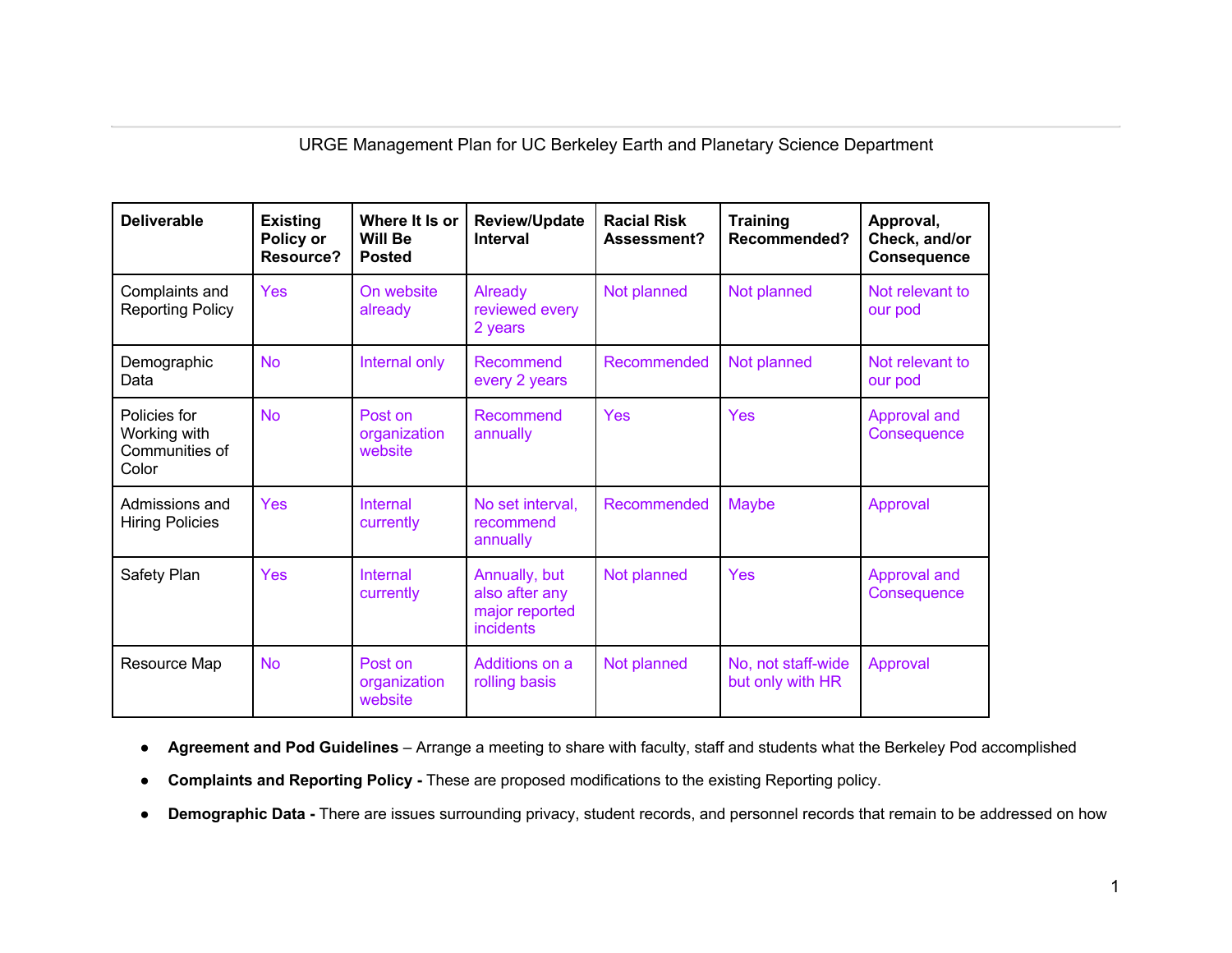demographic data can be collected and made public, but we will need to work closely with HR on this and it may take several years and/or involvement of additional departments for wider aggregation of data.

- Desired data:
	- Demographics of intended majors and attrition vs completion rates
		- The qualitative experiences of both those who completed or did not complete a graduate degree
	- Demographics of participation in supportive programming (e.g., SWPS, the geoscientists of color club)
		- Their opinion on whether the programs and groups were successful, encouraging, and helpful
	- Statistics (demographics, experiences) on undergraduate research, internship, and field experiences
- Action items:
	- Find out if we can customize post-undergrad survey questions to address EPS issues:
		- Are we asking questions that provide relevant information that can be turned into department action?
		- Are these department-specific or is it general to the campus?
		- Make data available to their home department to improve current/future students' experience/academic journey?
	- Set up infrastructure for post-graduate "exit" interviews, both in-person and online survey
		- Explore possible incentives to completing the survey/interview?
	- Goal to cross-correlate undergrad and grad experiences at the department and university level with demographics to elucidate barriers to diversity at higher levels (graduate, postdoc, faculty) that likely vary between departments
- **Policies for Working with Communities of Color -** Racial risk assessment on this deliverable is planned for August, then we will revise the deliverable if necessary.
	- Training is needed for staff, both so they understand the importance of this new policy as well as for how to implement the policy itself.
	- Resources will be made available to all members of the department and be integrated into orientation for graduate students and postdocs.

**Land Acknowledgement**

- Include training/reading about land acknowledgement on EPS website (details on DEIA page). The EPS website will need to be rebuilt from scratch within a year, for a host of reasons
- Place UCB land acknowledgement summary on EPS front page, link to details on DEIA page: (https://cejce.berkeley.edu/ohloneland )
- On EPS website, write statement to encourage researchers whose research is abstracted from land issues (e.g. astronomy, seismology, etc.) to consider the links, such as data collection on indigenous lands, to remind them that they should be part of the solution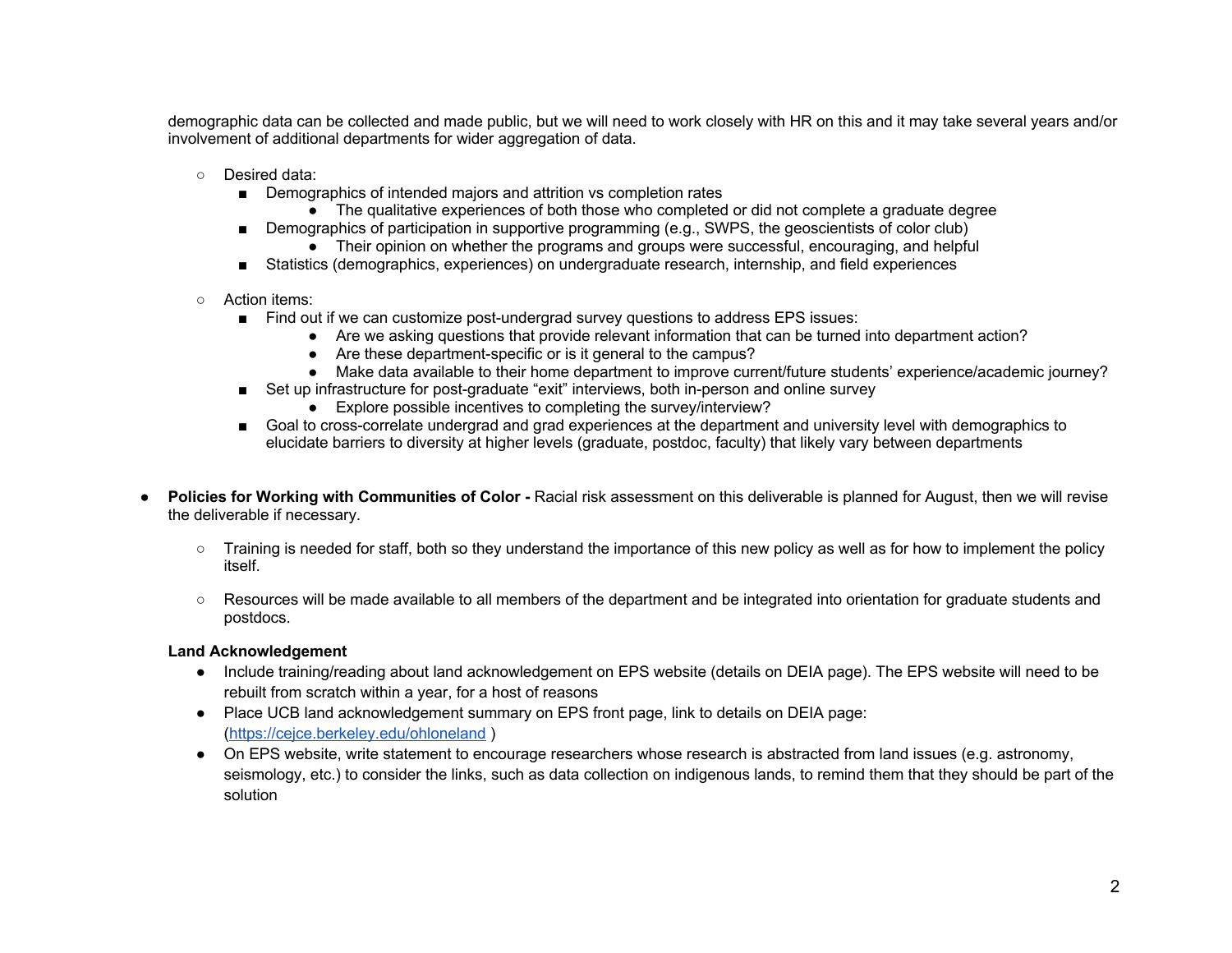## **Tasks for improvements within EPS**

- Curricula: Build a list of resources to help faculty and GSIs to integrate different knowledge systems into courses at all levels, with specific examples, readings and resources.
- Generate a department-wide list of ambassadors/contacts to speak to about outreach.
- Evaluate research in the department being conducted in areas with BIPOC communities to assess whether 1) the research is or was being conducted with the collaboration and consent of the community and 2) the outcomes of the research were brought back to the community and follow up is planned/was done
- Support faculty and GSIs in addressing BIPOC issues and representation in our curricula, seminars and colloquia. Find a vehicle, such as endowed chair funds, to provide mini-grants to develop resources towards this end. Partnering with the library and other departments (e.g., history, geography, anthropology, ESPM...) may help ensure that the materials are appropriate.

## **Tasks to help EPS engage communities of color:**

- Push for dept or campus-wide training associated with working with communities of color and indigenous people as part of onboarding or continuing education. Could be incorporated into a research ethics training, which already exists and is required for researchers every 2 years: https://ethics.berkeley.edu/training
- Bolster avenues to make connections with us (researchers, scientists, etc.) by advertising on our website, making contacts clear, and contacting local groups (e.g., ANSEP, AISES, UROC (Undergraduate Researchers of Colour), GSOC (Berkeley Geoscience Students of Color)
- Create and advertise outreach opportunities (e.g., NASA + Navajo Nation partnership)
- Potentially log the places where, and people with whom, the EPS community have worked determine who would maintain such a record
- Write a roadmap/build EPS web page for working with communities of color, including guiding ethics and information on how to adequately budget the true costs of engagement, including travel and time compensation, and outreach resources
- **Admissions and Hiring Policies -** These are proposed modifications to the existing Hiring policy.
	- Improve the process:
		- The department's hiring policy is not currently public; we recommend posting policies (as much information as possible) publicly on the jobs board for potential candidates.
	- Action Items (Faculty Hiring):
		- Continue to encourage feedback from students and postdocs during faculty searches, for instance, by asking all students and postdocs to take personal notes that can be compiled in a group meeting and presented in an anonymized summary to the search committee.